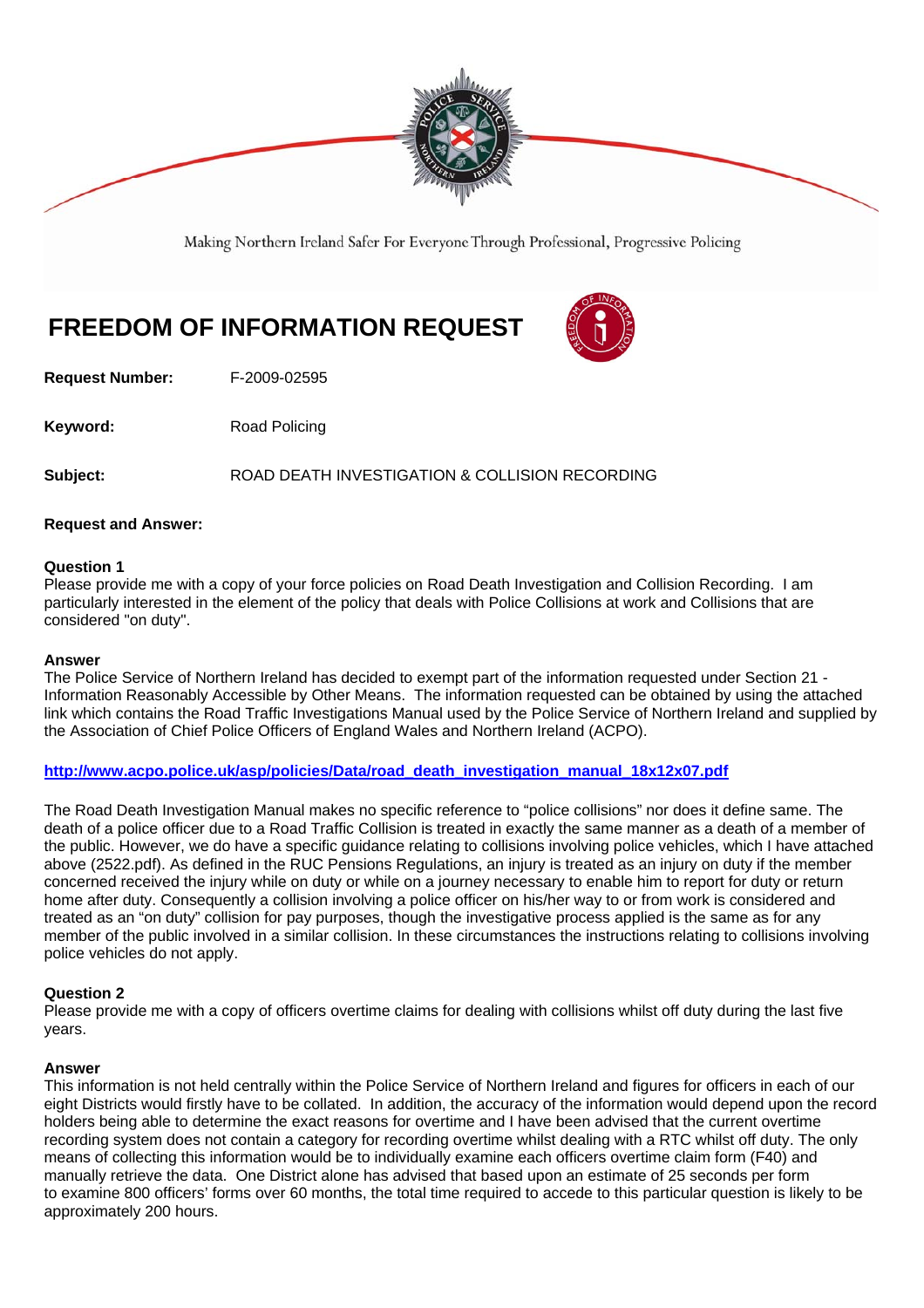The cost of complying with this question would exceed the "appropriate limit" as stated in the Freedom of Information Regulations 2004, which is currently set by the Secretary of State at £450 (18 hours).

The Police Service of Northern Ireland have also considered whether we can be of any assistance in terms of helping you refine your request to bring it under the cost limit however the nature and structure of the information unfortunately makes this impossible.

#### **Question 3**

Please provide me with the number of collisions recorded as a Police Collision whilst the officer was off duty in the last five years.

#### **Answer**

Searches were conducted which failed to locate any records or documents in relation to your request and based on the information you have provided. Accordingly, I have determined that the Police Service of Northern Ireland does not hold the information to which you seek access.

An officer is not permitted to drive a police vehicle whilst off duty. The data requested is not captured, as an RTC involving an off duty police officer is recorded in the same manner as an RTC involving a civilian.

If you have any queries regarding your request or this decision please do not hesitate to contact me on 028 9070 0164. When contacting the Freedom of Information Team, please quote the reference number listed at the beginning of this email.

If you are dissatisfied in any way with the handling of your request, you have the right to request a review. You should do this as soon as possible or in any case within two months of the date of issue of this letter. In the event that you require a review to be undertaken, you can do so by writing to the Head of Freedom of Information, PSNI Headquarters, 65 Knock Road, Belfast, BT5 6LE or by emailing foi@psni.pnn.police.uk

If following an internal review, carried out by an independent decision maker, you were to remain dissatisfied in any way with the handling of the request you may make a complaint, under Section 50 of the Freedom of Information Act, to the Information Commissioner's Office and ask that they investigate whether the PSNI has complied with the terms of the Freedom of Information Act. You can write to the Information Commissioner at Information Commissioner's Office, Wycliffe House, Water Lane, Wilmslow, Cheshire, SK9 5AF. In most circumstances the Information Commissioner will not investigate a complaint unless an internal review procedure has been carried out, however the Commissioner has the option to investigate the matter at his discretion.

Please be advised that PSNI replies under Freedom of Information may be released into the public domain via our website @ www.psni.police.uk

Personal details in respect of your request have, where applicable, been removed to protect confidentiality.